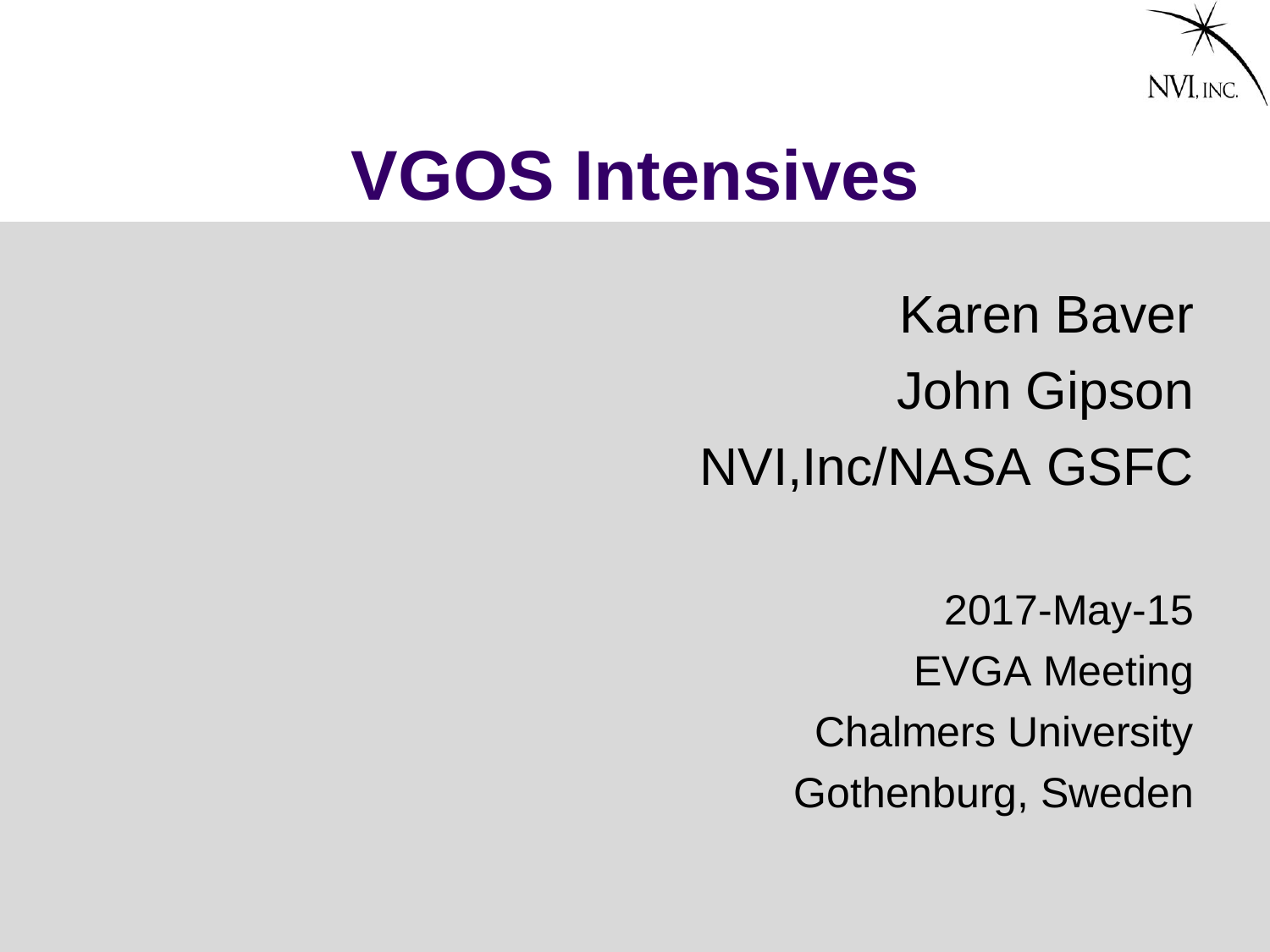# **Preview**



Question: How do 'VGOS' Intensives compare to standard S/X intensives?

Look at 2 networks: Kokee-Wettzell (S/X) Kokee12M-Wettzell13S (VGOS)

For each network generate 26 schedules spaced 2-weeks apart  $\rightarrow$ This samples the sky at different times of the year.

Repeat this using 12 different flux catalogs  $\rightarrow$  Observations depend on fluxes of sources, and this can change

Compare schedules using several metrics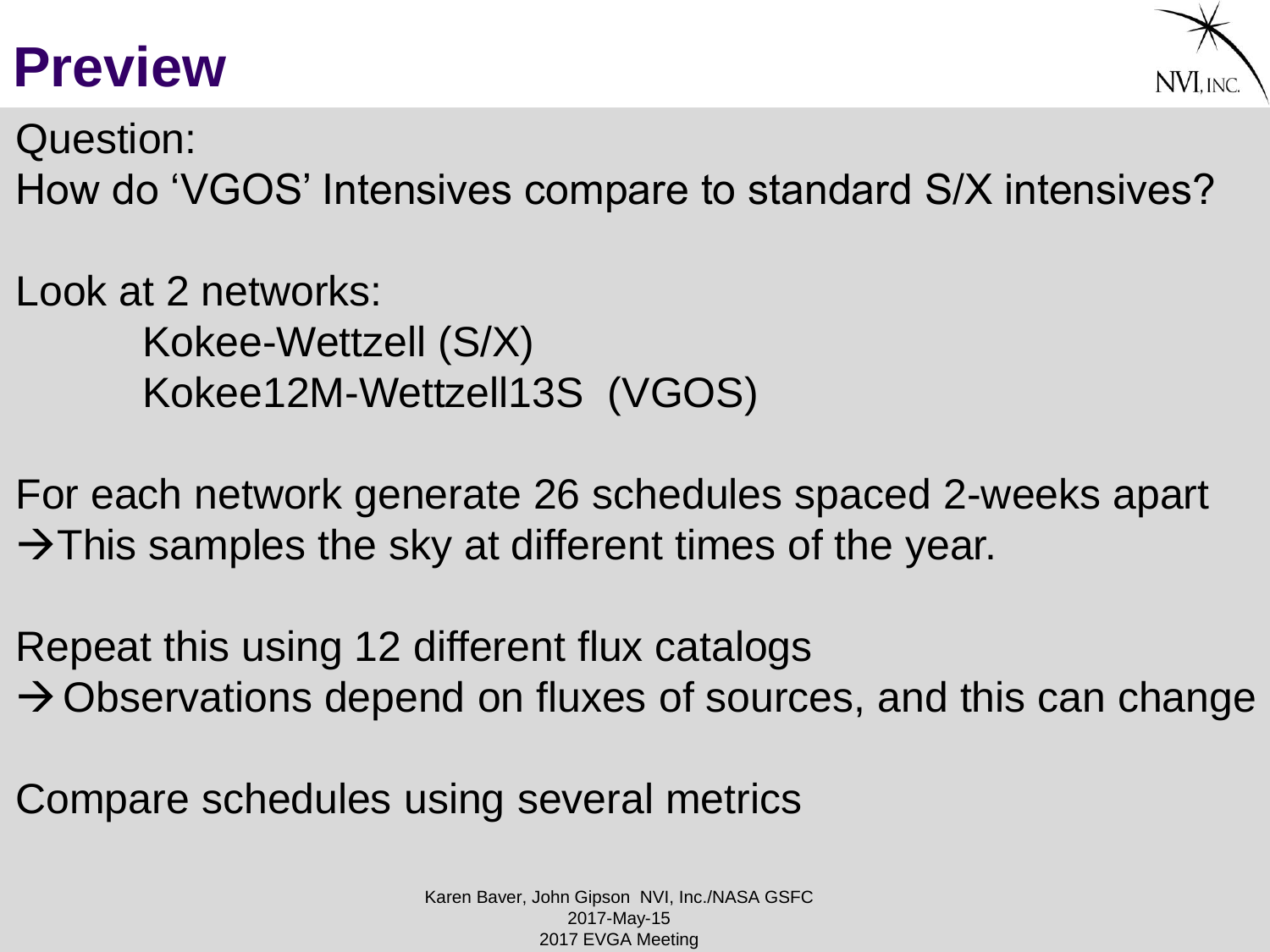# **The Baseline**



**Intensives** require long E-W baselines to measure UT1.



#### $\bullet$  KOKEE

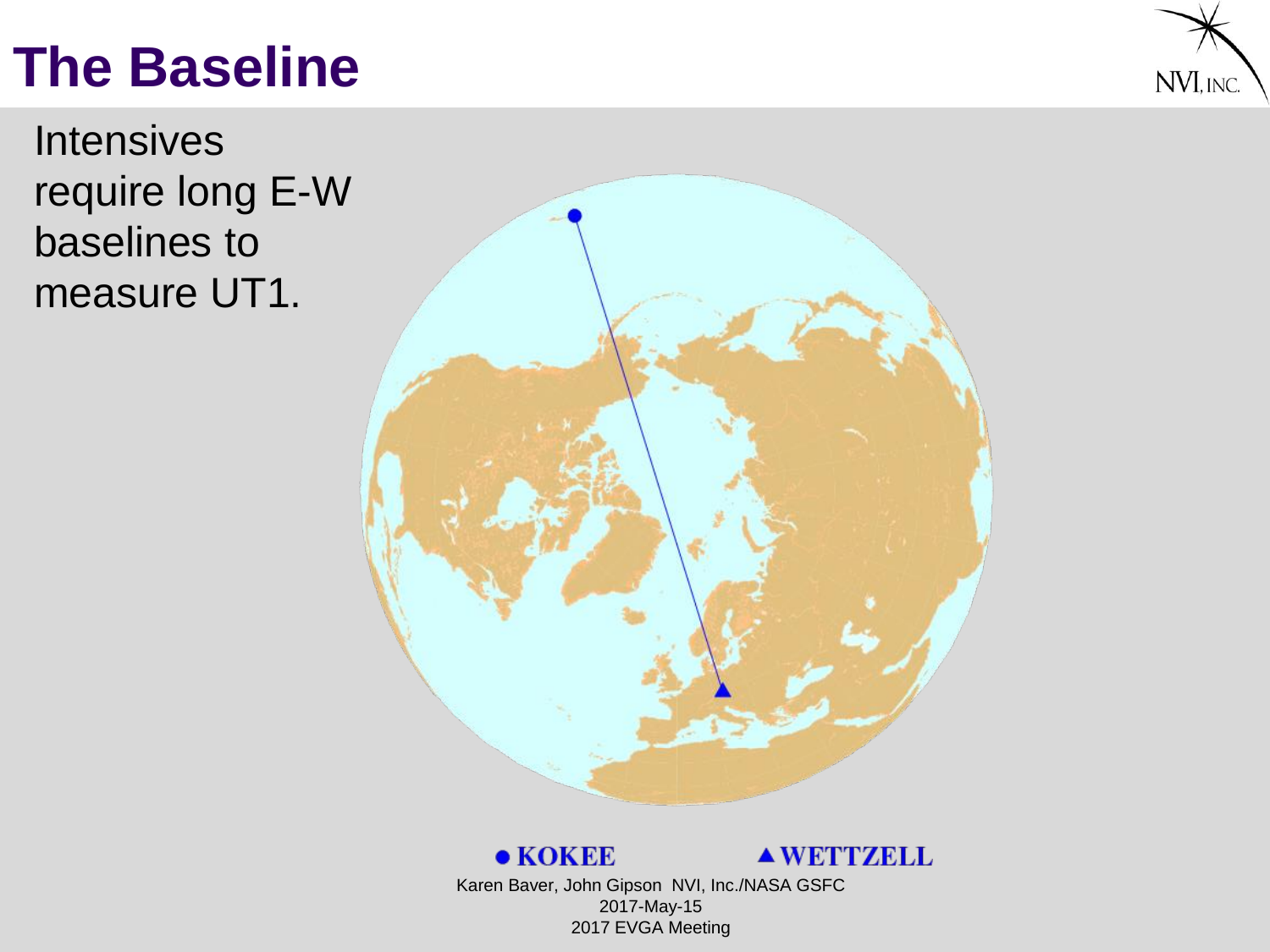# **Our Metrics**



UT1 Formal Error. Uses UT1 formal error from solve simulation. This assumes all observations were successful, and the sigma calculated from sked is correct.

Atmospheric Turbulence. Looked at RMS change in UT1 from 300 runs where we stimulated effect of atmospheric turbulence. Uses sked sigmas.

Sensitivity to Source Loss. For each schedule we calculated the RMS change in UT1 estimates caused by a single source failing. This might happen if the flux model is outdated.

Also look at schedule characteristics: Number of Sources Scheduled Number of Observations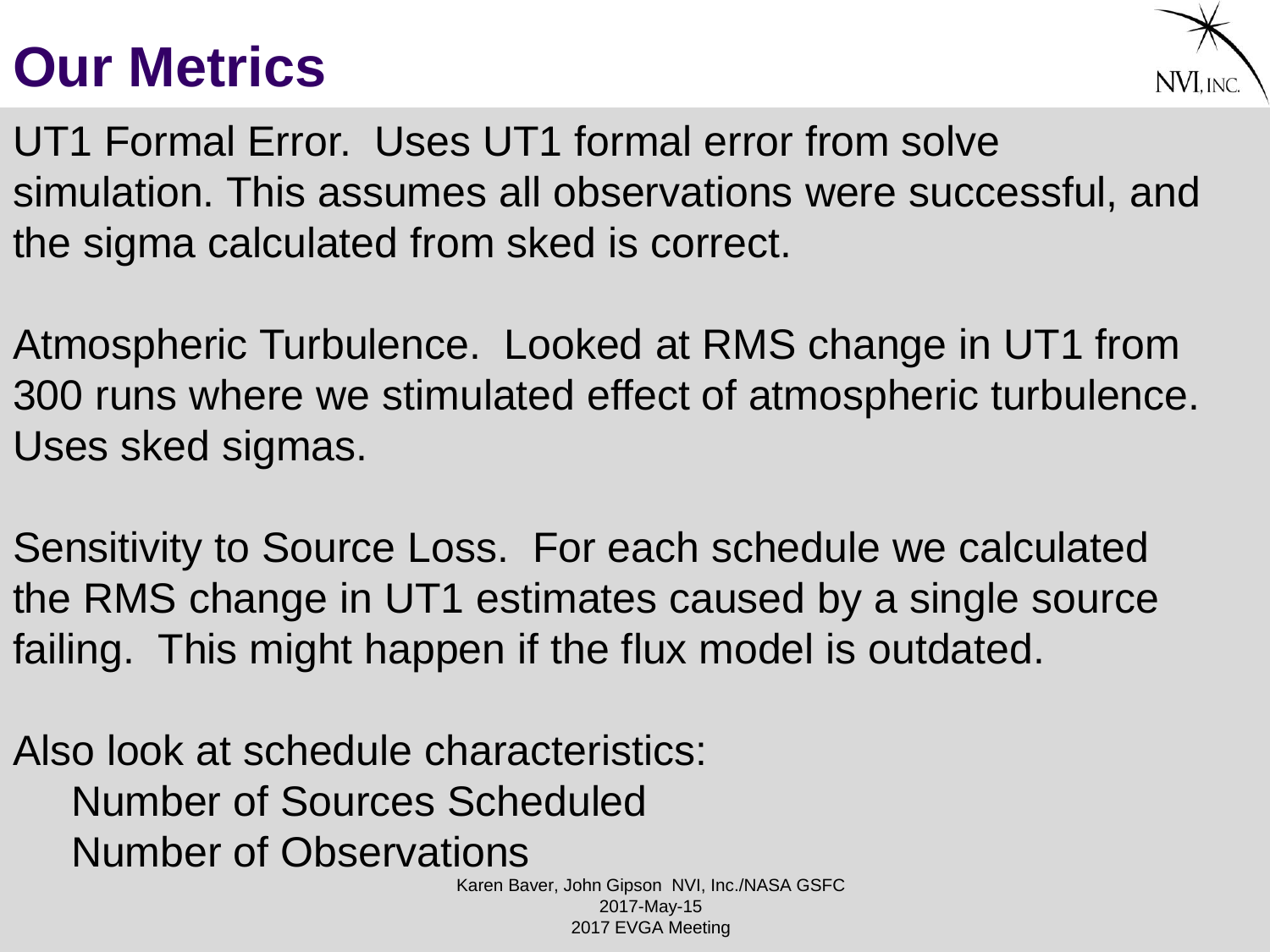## **Team One: Grizzled Veterans**







#### **Wettzell**

#### Kokee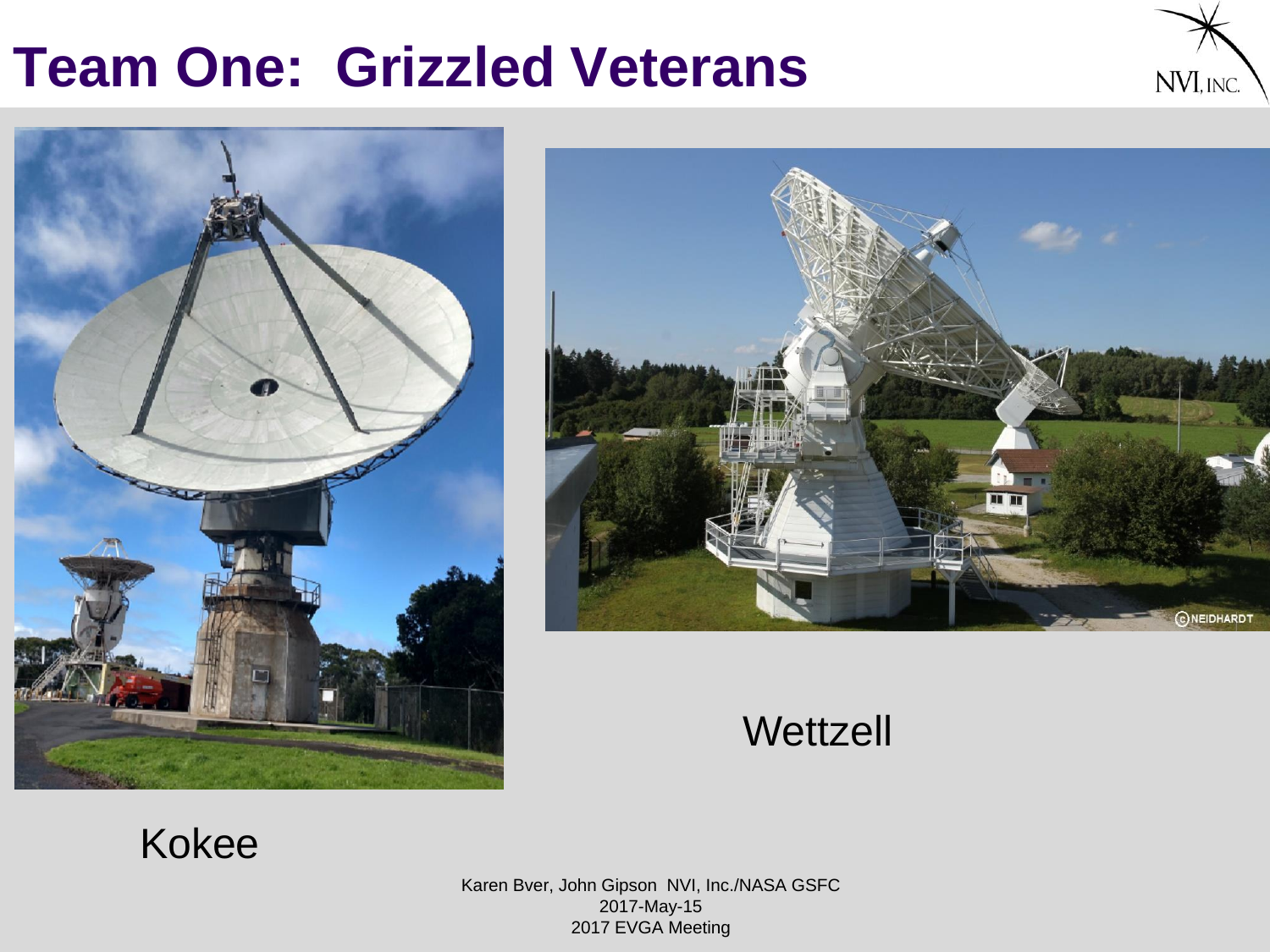# **Team Two: The New Kids**





#### Wettzell13M Kokee12M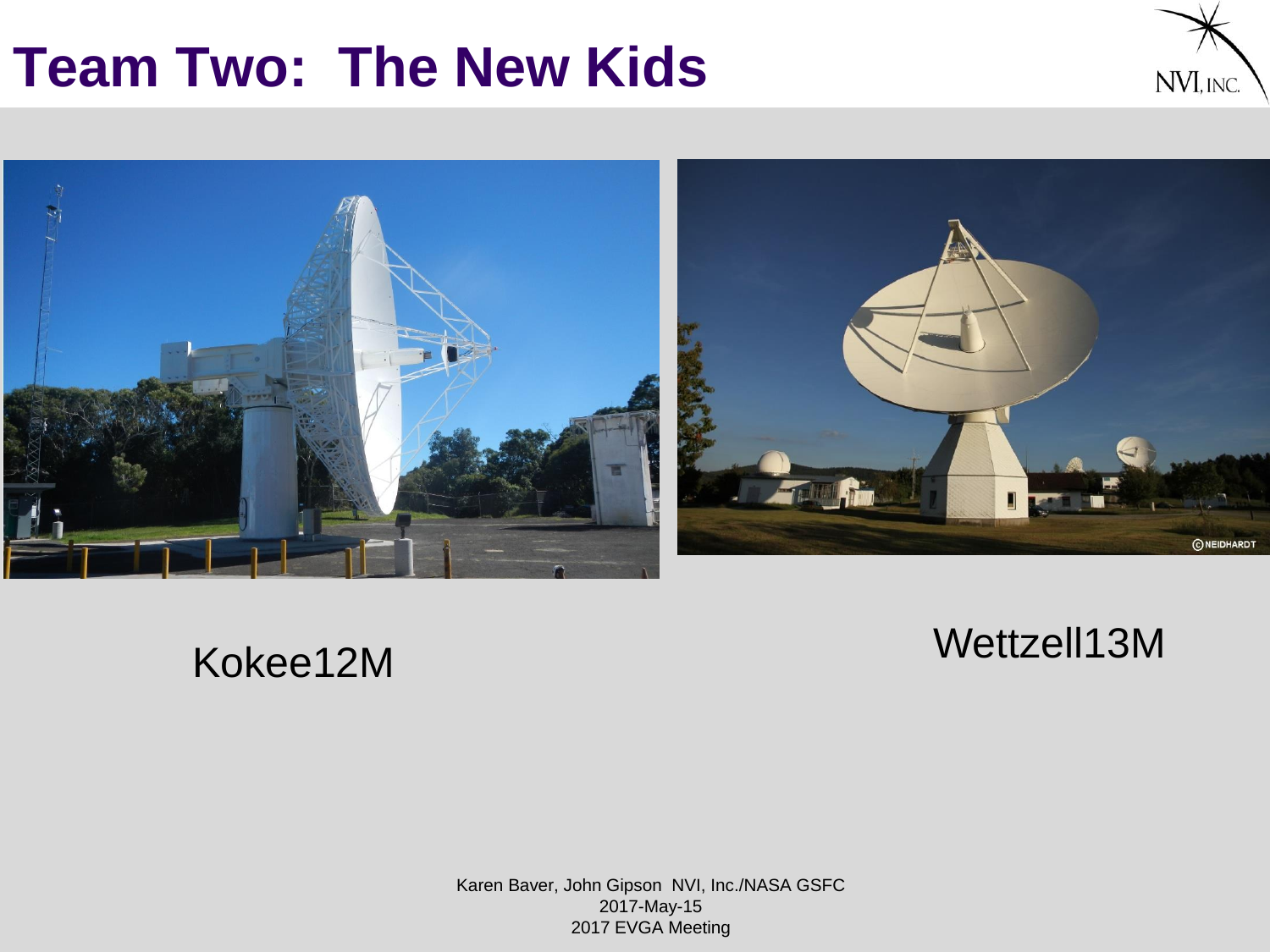# **Comparison**



|                      | <b>Kokee</b>   | <b>Wettzell</b> | Kokee12M         | Wettzell13M      |
|----------------------|----------------|-----------------|------------------|------------------|
| <b>Size</b>          | <b>20M</b>     | <b>20M</b>      | 12M              | 13M              |
| <b>SEFD</b>          | 2000<br>750    | 750<br>1115     | 3000<br>3000     | 1400<br>1050     |
| <b>Band</b>          | S/X            | S/X             | <b>Broadband</b> | <b>Broadband</b> |
| <b>Mbps</b>          | 128            |                 | 8192             |                  |
| Az slew (deg/sec)    | $\overline{2}$ | 3               | 5                | 12               |
| (deg/sec)<br>El slew | $\overline{2}$ | 1.5             | 1.1              | 6                |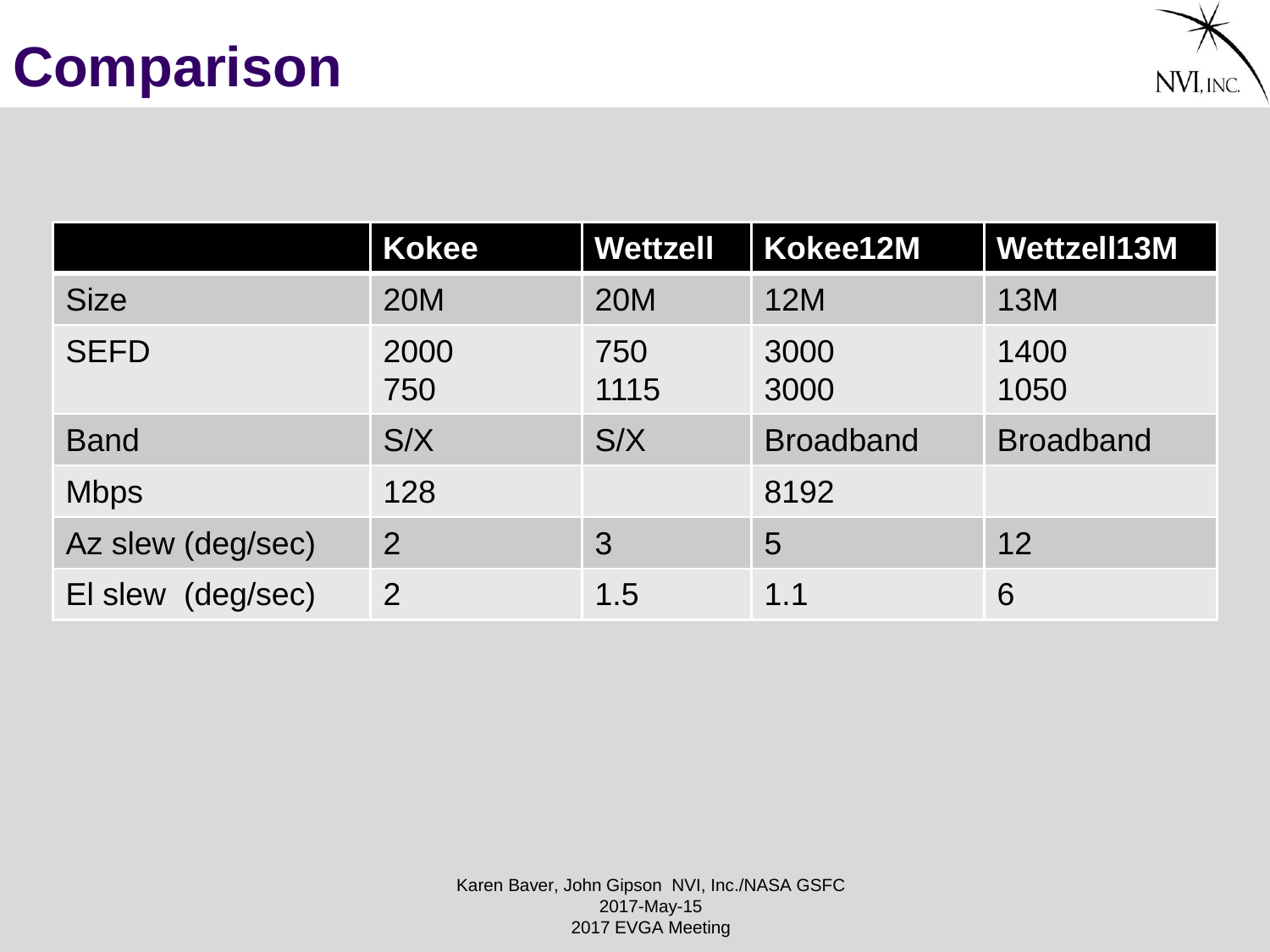# **Formal Errors**





|         | MSS  | VGOS. |
|---------|------|-------|
| Avg     | 7.34 | 3.44  |
| STD     | 1.25 | 0.64  |
| STD/Avg | 17%  | 19%   |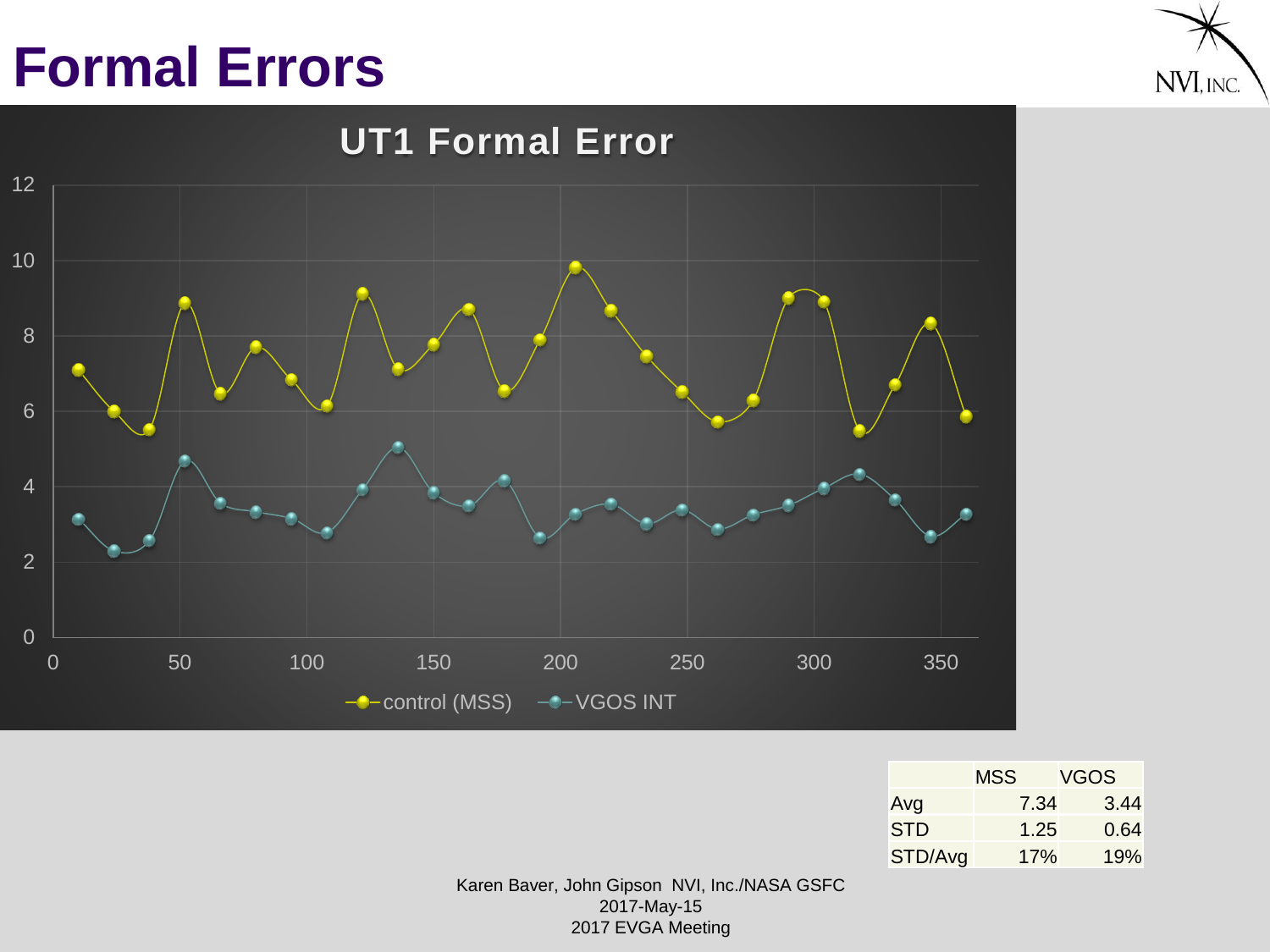# **Sensitivity to Atmospheric Turbulence**







|         | MSS   | VGOS  |
|---------|-------|-------|
| Avg     | 16.13 | 14.08 |
| STD     | 3.43  | 3.11  |
| STD/Avg | 21%   | 22%   |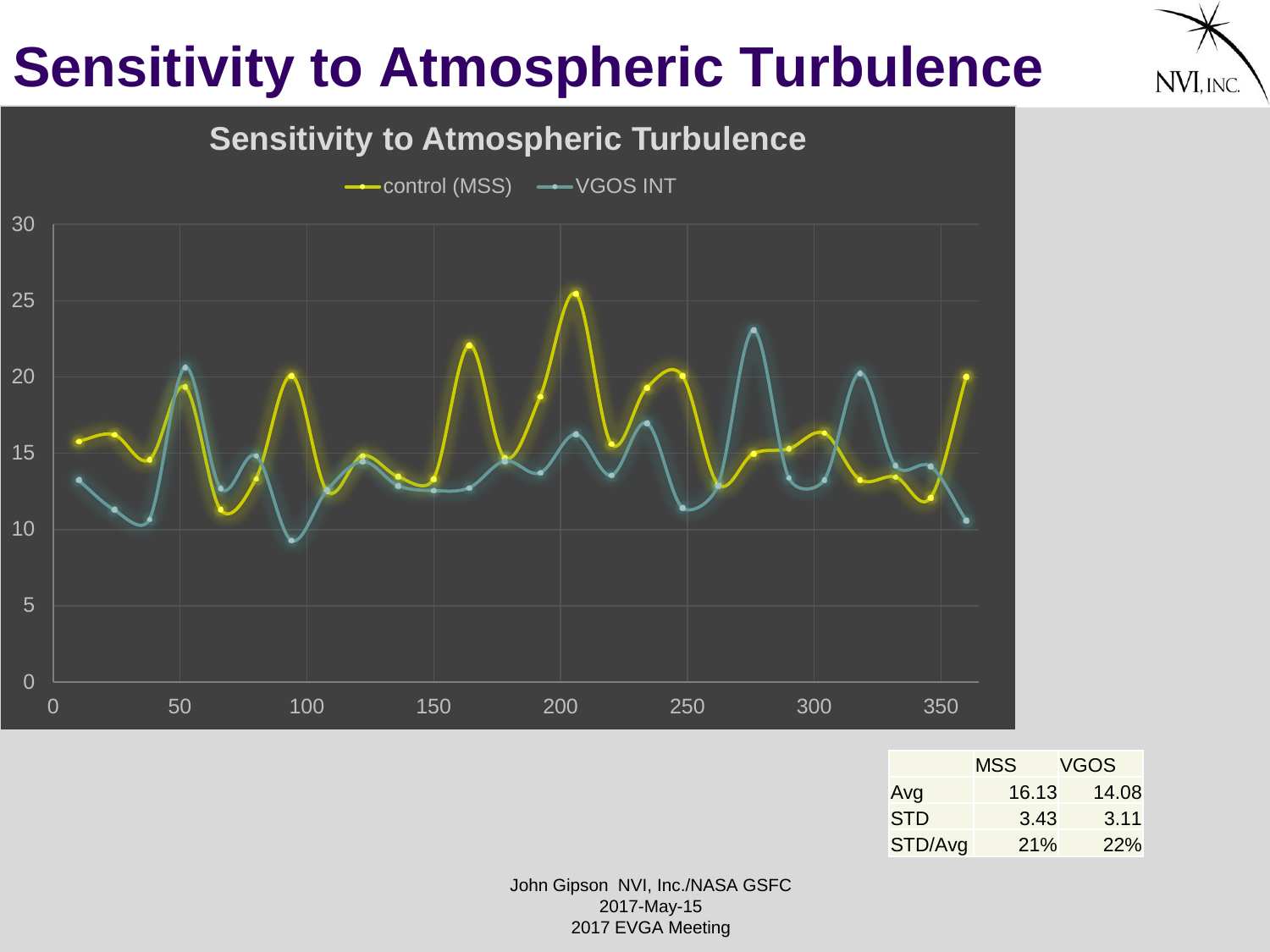# **Sensitivity to Source Loss**



|         | MSS   | VGOS |
|---------|-------|------|
| Avg     | 12.57 | 8.78 |
| STD     | 5.77  | 3.76 |
| STD/Avg | 46%   | 43%  |

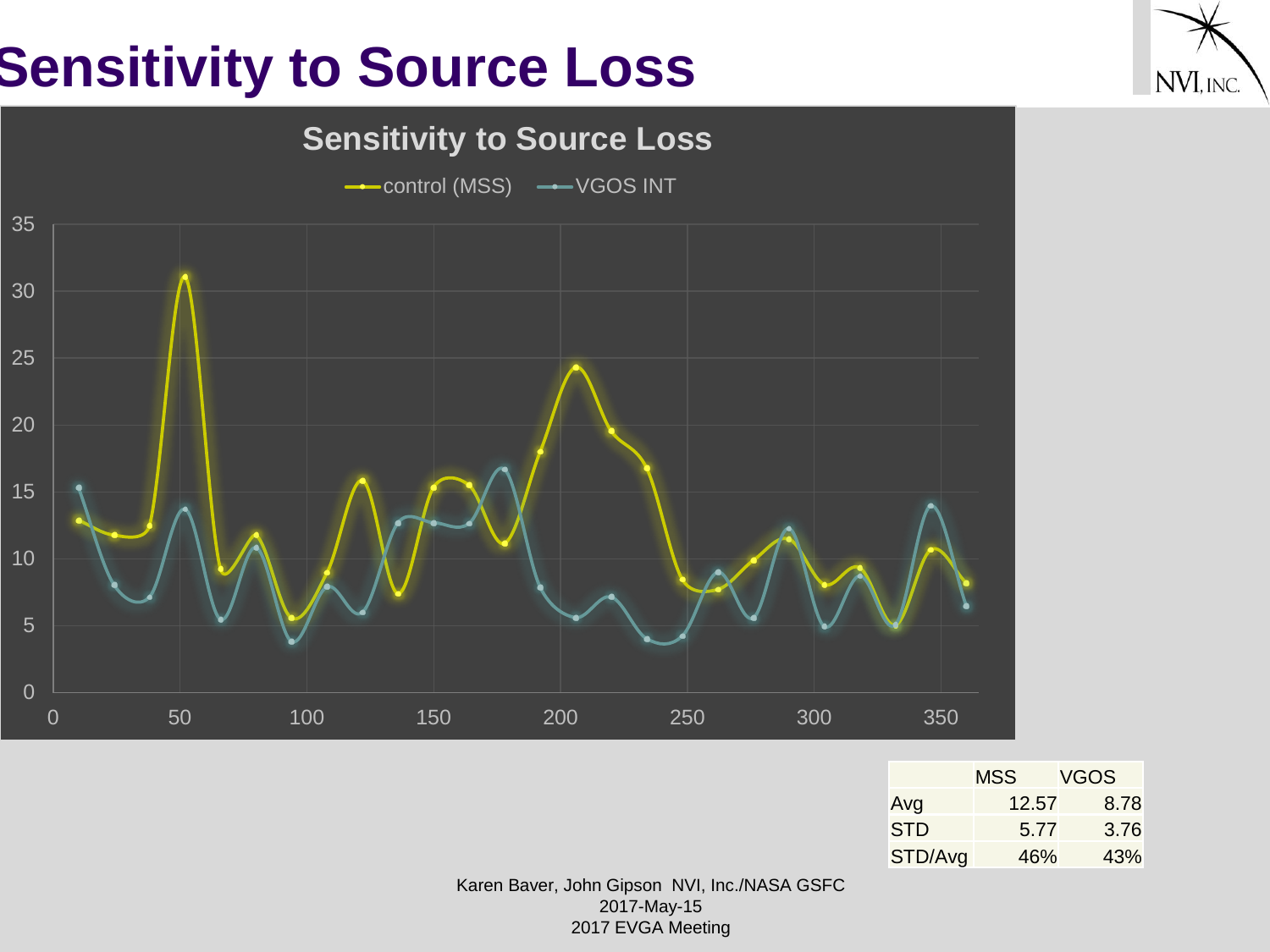# **Number of Sources**





|         | MSS   | VGOS  |
|---------|-------|-------|
| Avg     | 15.77 | 22.15 |
| STD     | 1.01  | 2.03  |
| STD/Avg | 6%    | 9%    |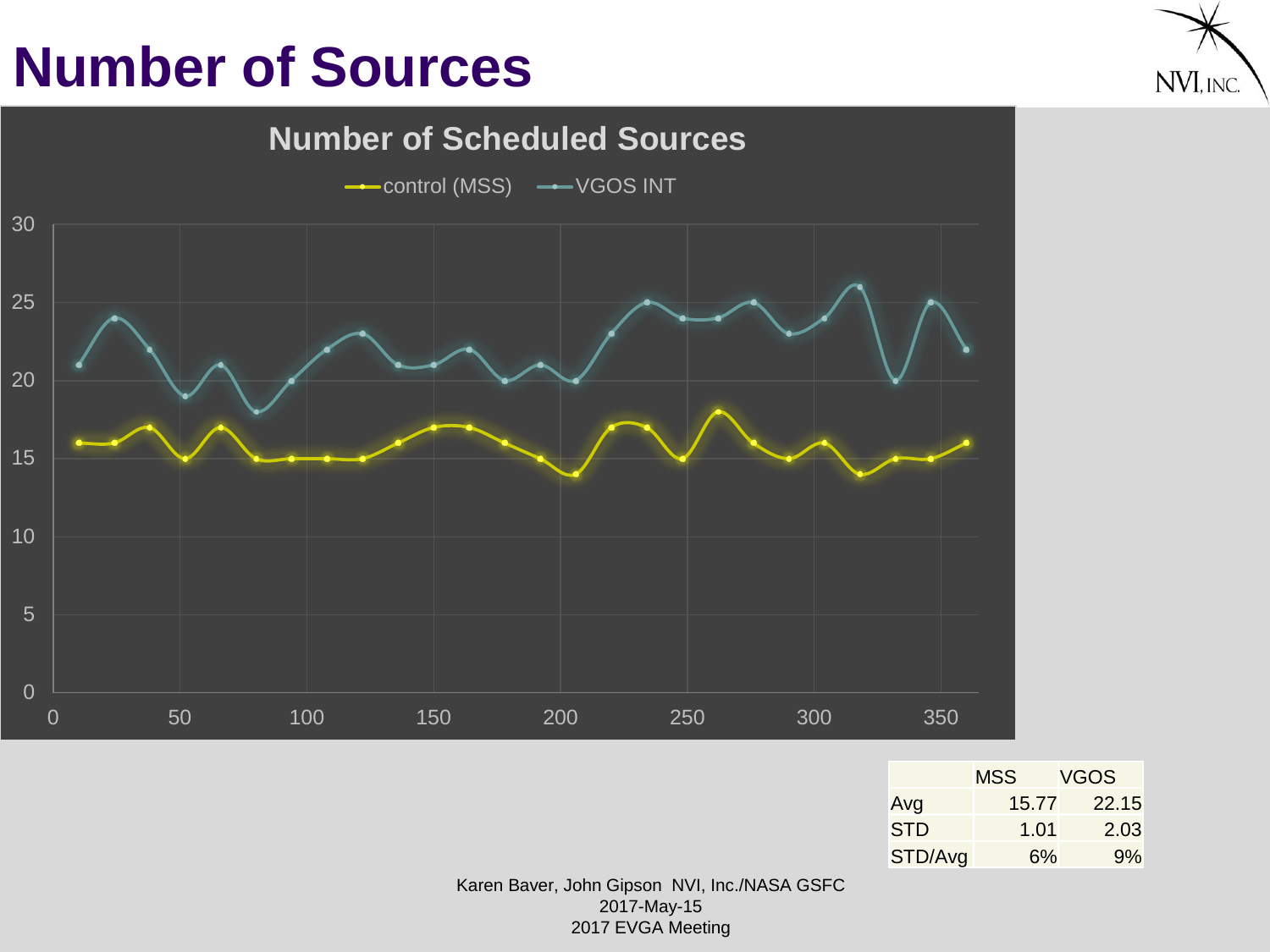# **Number of Observations**





| Avg        | 19.19 | 54.OO |
|------------|-------|-------|
| <b>STD</b> | 1.49  | 2.86  |
| STD/Avg    | 8%    | 5%    |
|            |       |       |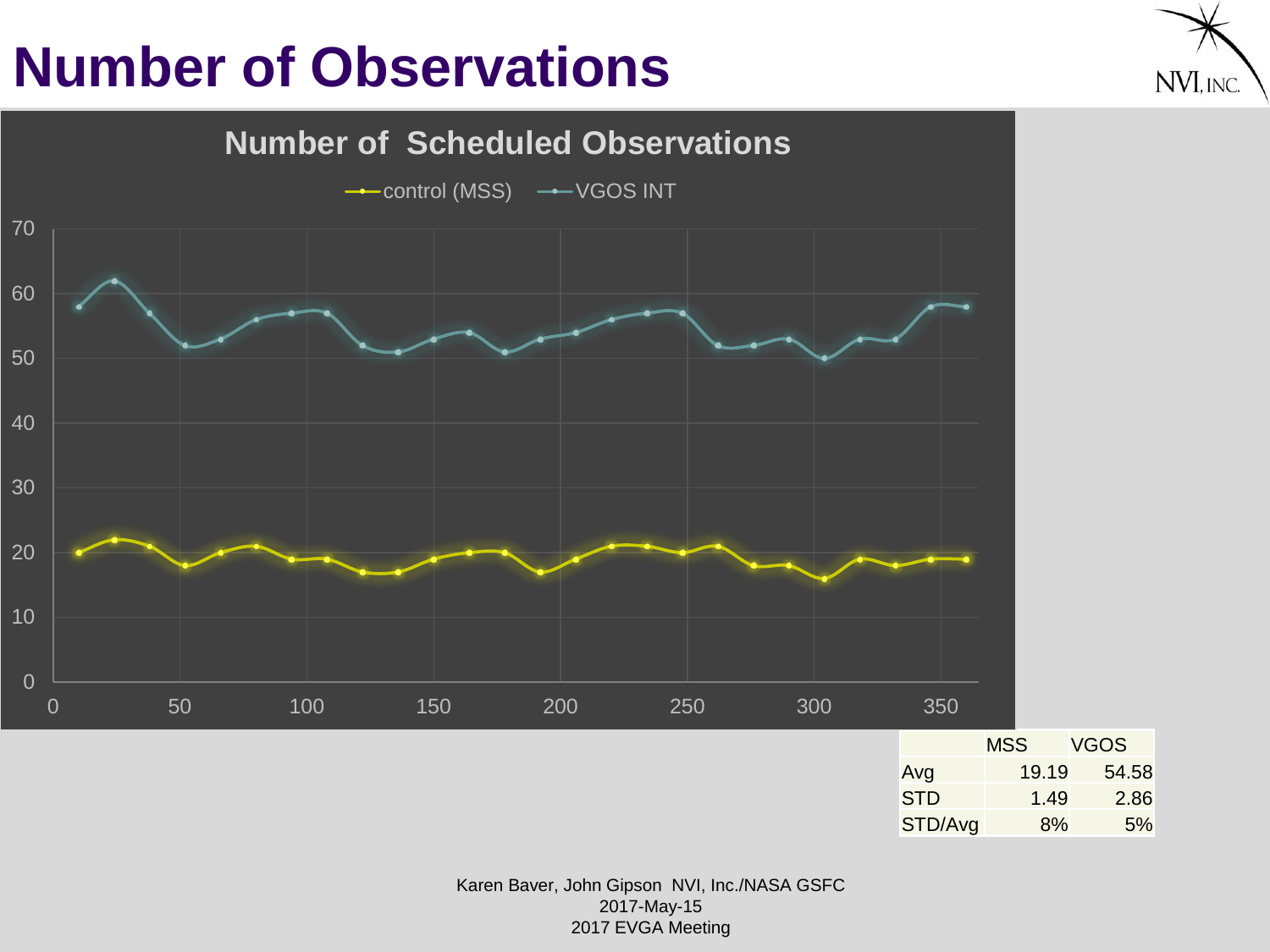# **Observation Space Kokee-Wettzell**



NVI, INC.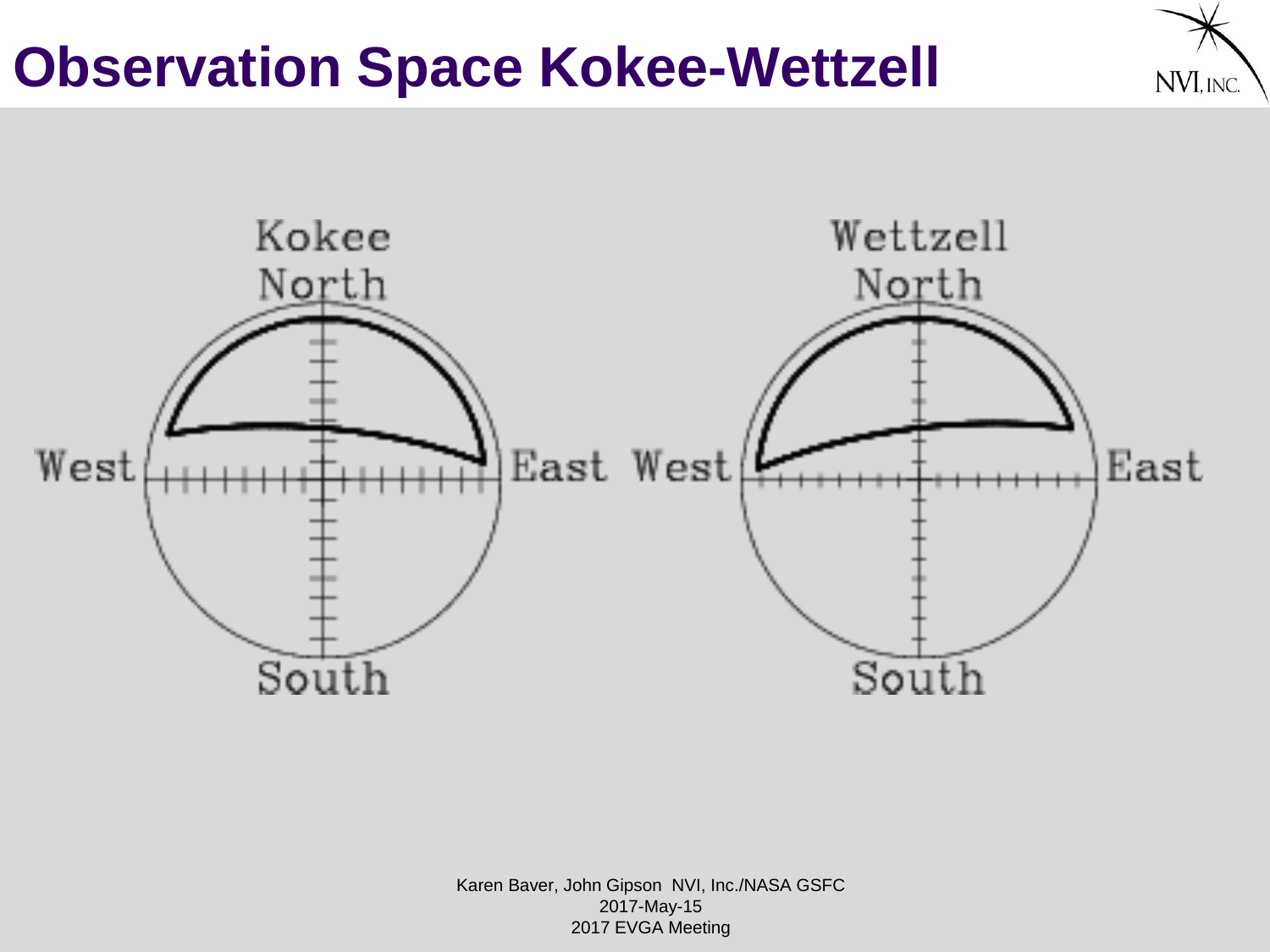# **Typical Schedule Kokee-Wettzell**





DOY=52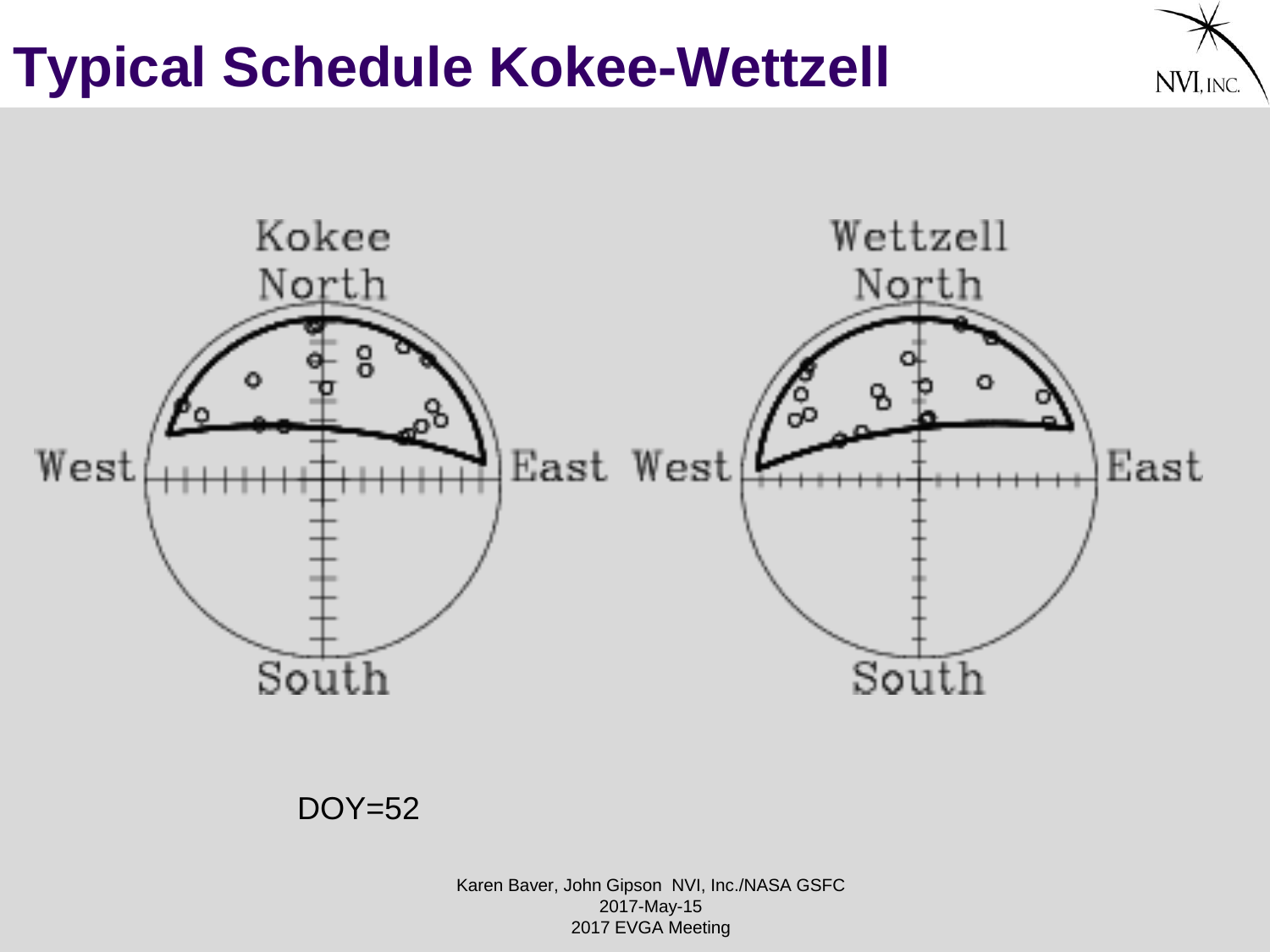# **Observation Space Kokee12-Wettzell13S**

NVI, INC.

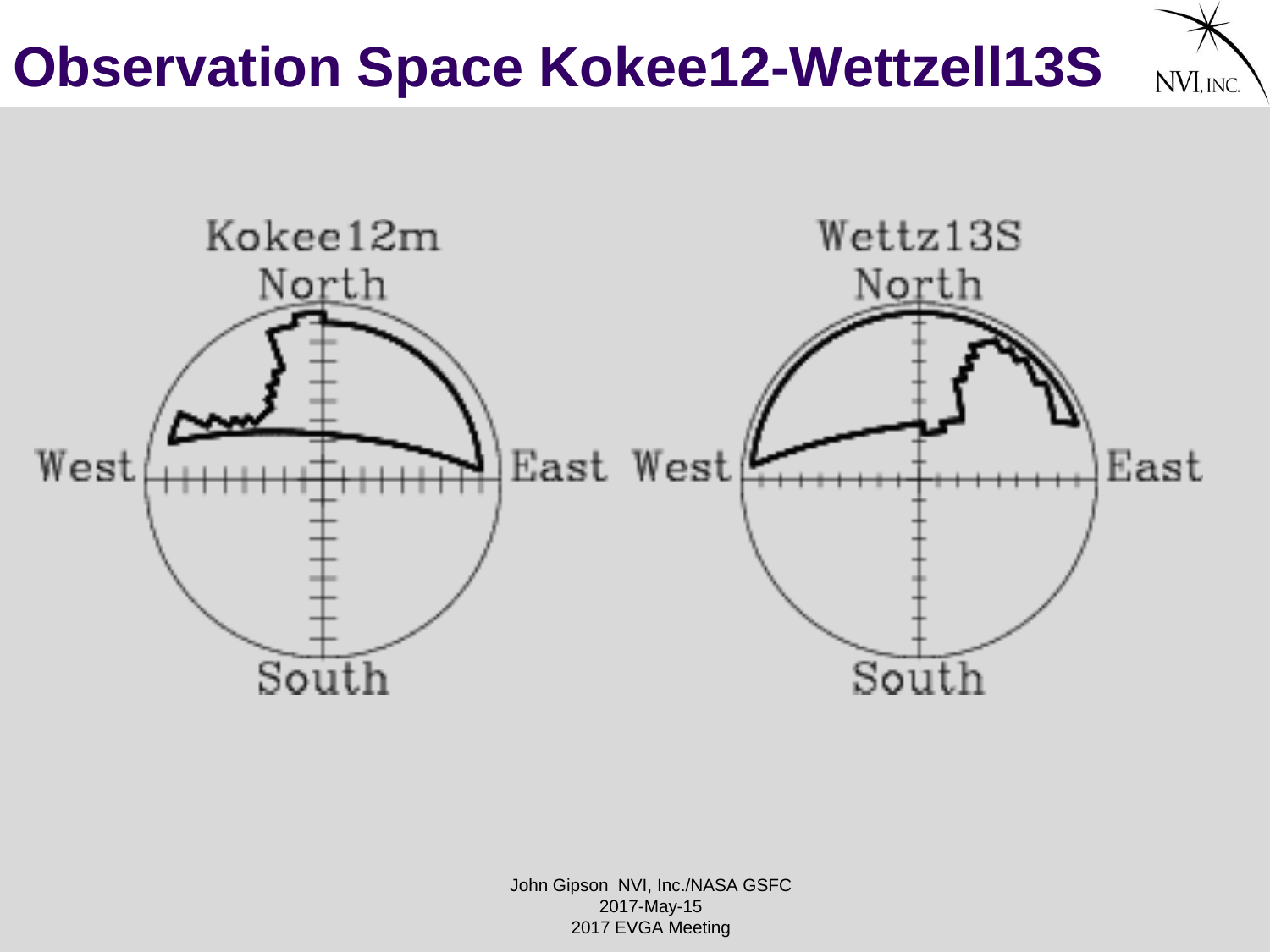# **Observation Space Kokee12-Wettzell13S**

NVI. INC.



DOY=52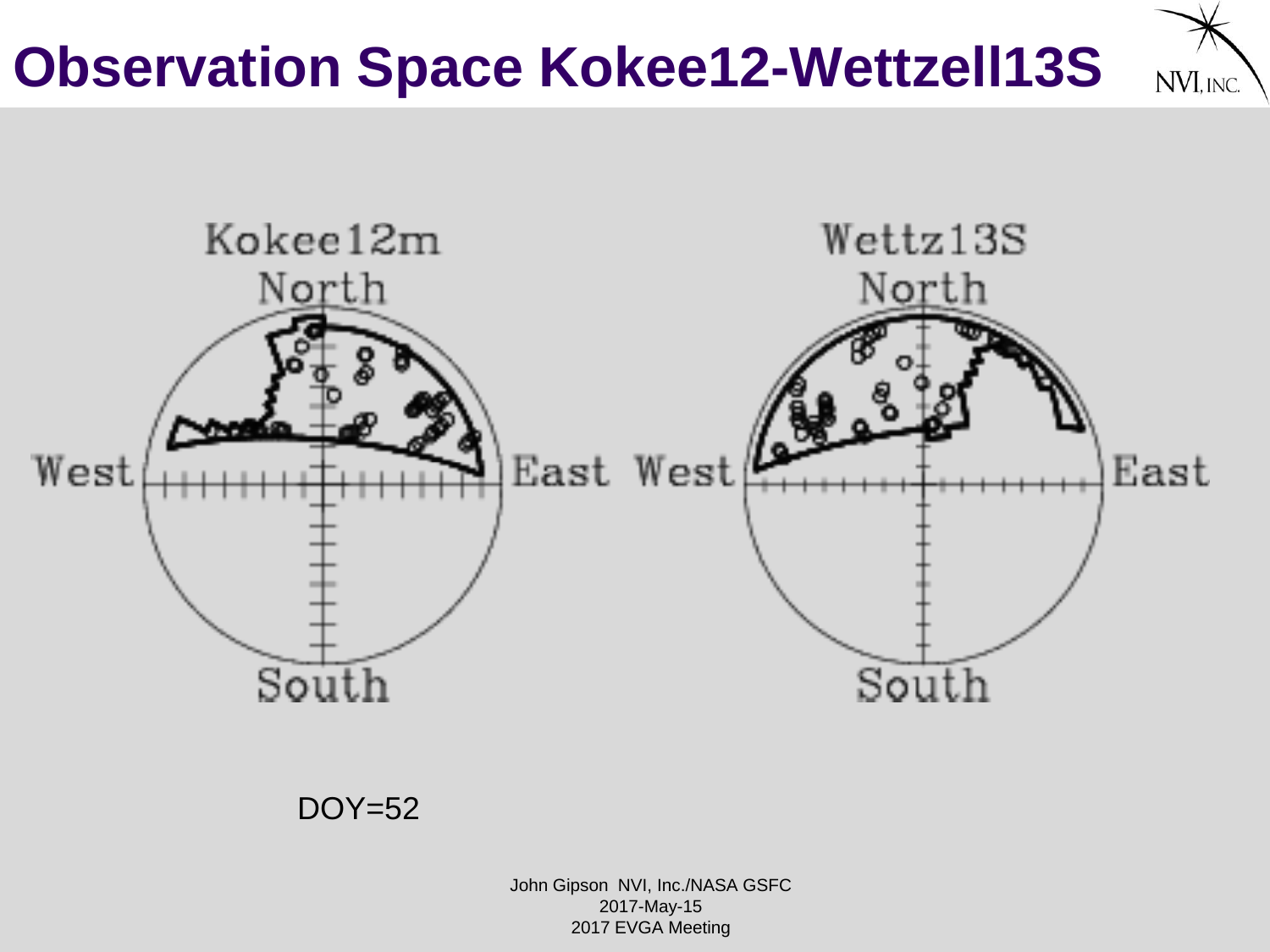# **EVLBI (or E-xfer) Considerations**



Will focus on Kokee because that is where current bottleneck is.

Typical Intensive records 43GB of data at each site. VGOS Intensive records 1.7TB of data at each site. Roughly 40 times as much data.

Presently Kokee's BW is 100 Mb/s

Intensive xfer time=[8\*43\*1000 Mb]/100 Mb/s=3440 sec~1 hour VGOS Intensive xfer time ~ 40 hours.

This summer Kokee's BW will increase to 1GB/s. This will decrease transfer time by a factor of 10. Quasi-realtime E-xfer is doable.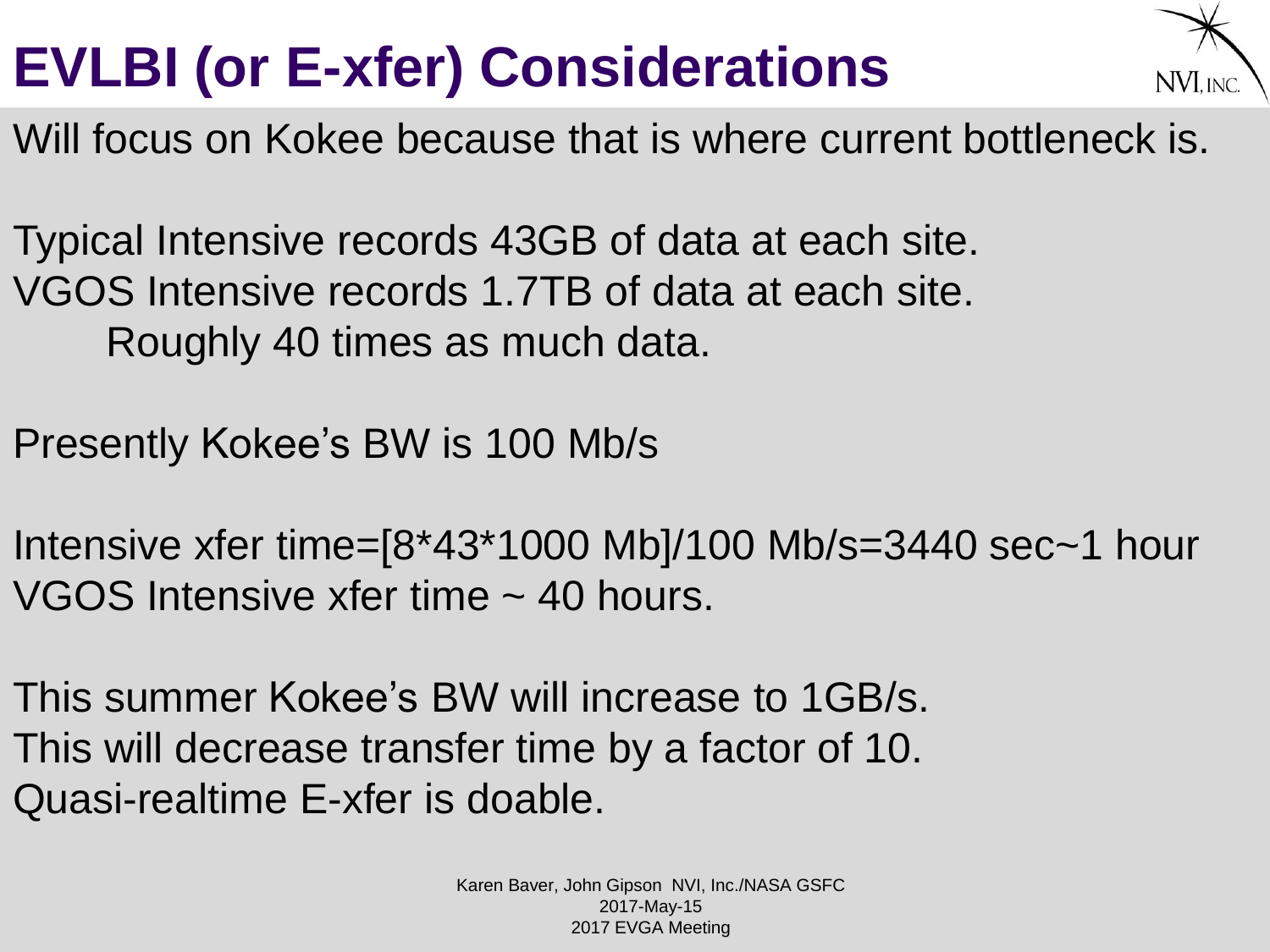## **Conclusions**



|                                   | <b>S/X</b> | <b>VGOS</b> |
|-----------------------------------|------------|-------------|
| <b>Formal Error</b>               | 7.68       | 3.38        |
| <b>Sensitivity to Turbulence</b>  | 16.09      | 14.01       |
| <b>Sensitivity to Source Loss</b> | 12.66      | 9.22        |
|                                   |            |             |
| <b>Number of Sources</b>          | 16.08      | 20.53       |
| <b>Number of Observations</b>     | 19.18      | 56.29       |
|                                   |            |             |

VGOS Intensives clearly better

E-xfer is possible in a reasonable time, which is important for short latency.